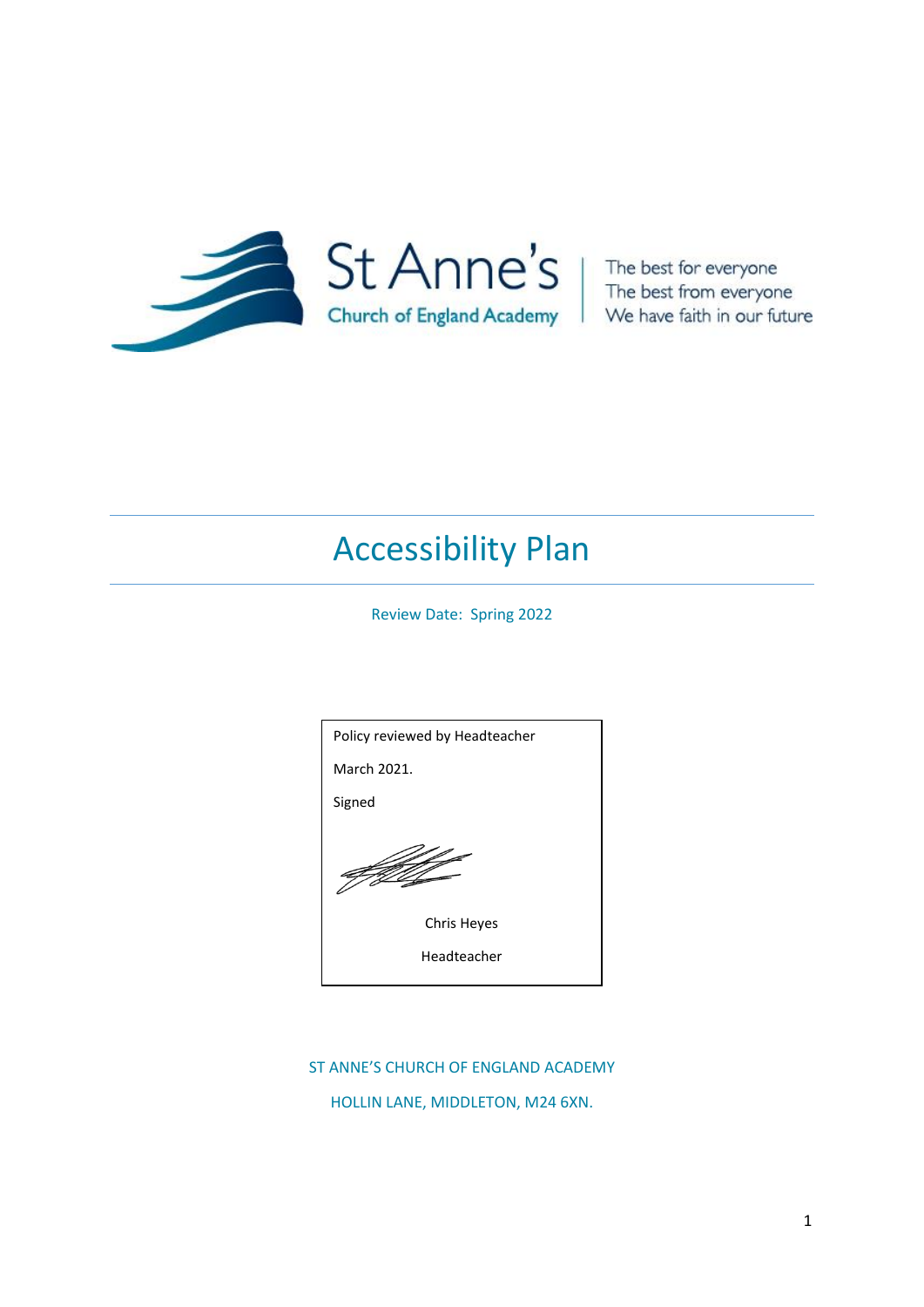## **Contents**

| Accessibility and Reasonable Adjustments for Students with Physical Disabilities 4 |  |
|------------------------------------------------------------------------------------|--|
| Accessibility and Reasonable Adjustments for Students with Learning Disabilities 4 |  |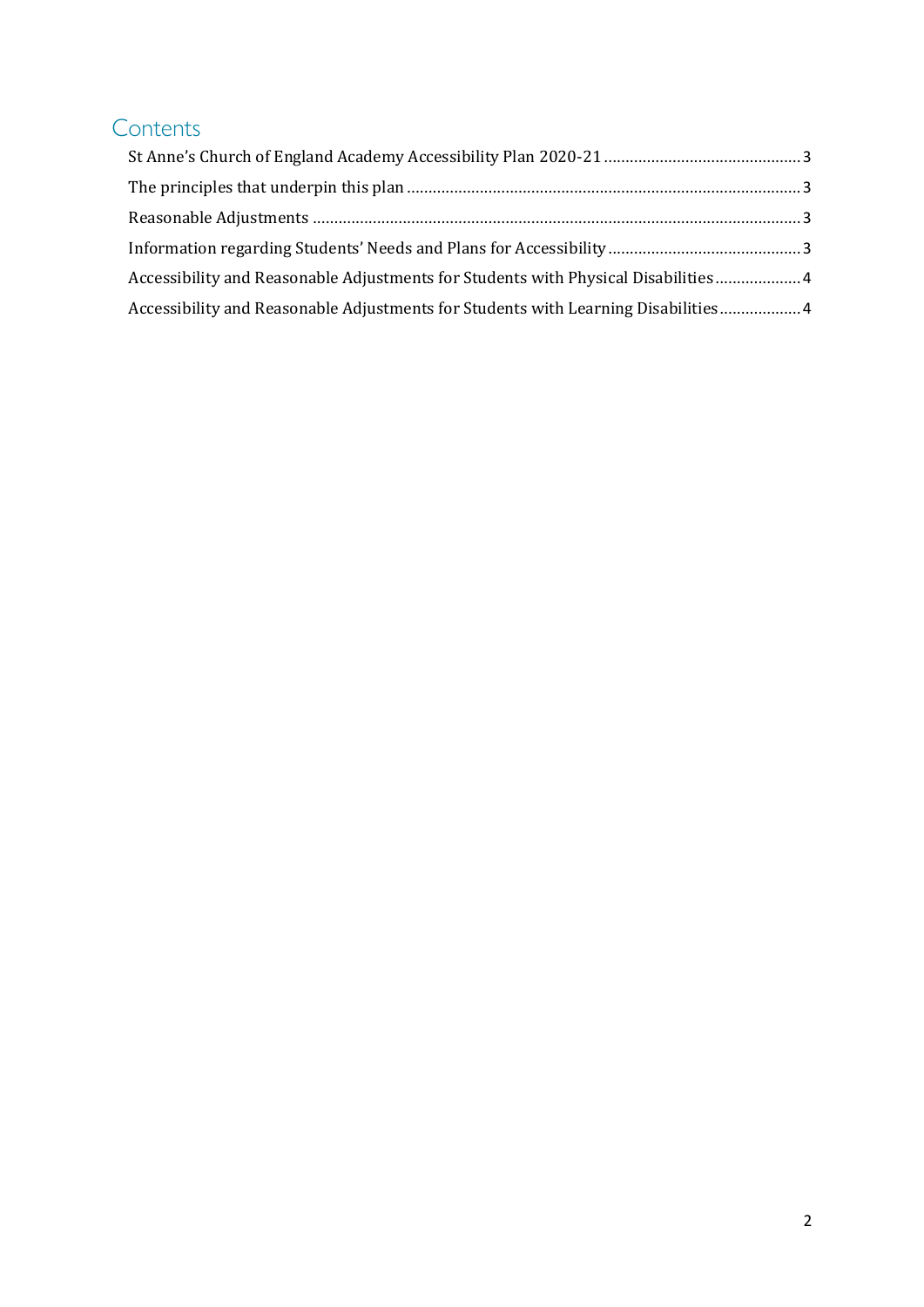## <span id="page-2-0"></span>St Anne's Church of England Academy Accessibility Plan 2020-21

St Anne's Academy is a fully inclusive school which aims to give every student the opportunity to access a full and broad curriculum and feel valued and included within the school community. We aim to make all adjustments possible to support full access for students and staff. We are committed to actively promoting equal opportunities with all staff and students.

#### <span id="page-2-1"></span>The principles that underpin this plan

In line with the Equality Act 2010 the aims of this policy are to:

- Ensure all students, including those with a disability as defined within the Equality Act, have access to a full and broad curriculum
- Ensure that reasonable and suitable adjustments are made to the physical environment to ensure students with a disability can participate fully in school life
- Respond to individual student need to make suitable adaptations to the physical environment
- Overcome potential barriers to learning and assessment for students with a physical or learning disability

#### <span id="page-2-2"></span>Reasonable Adjustments

At St Anne's we are committed to reasonable adjustments as summarised in the Equality Act:

- Where something a school does places a disabled pupil at a disadvantage compared to other pupils then the school must take reasonable steps to try and avoid that disadvantage
- Schools will be expected to provide an auxiliary aid or service for a disabled pupil when it would be reasonable to do so and if such an aid would alleviate any substantial disadvantage that the pupil faces in comparison to non-disabled pupils
- St Anne's Academy is committed to making reasonable adjustments for students with physical disabilities and learning disabilities. These are explained in further detail below.

#### <span id="page-2-3"></span>Information regarding Students' Needs and Plans for Accessibility

- Whole staff training is provided to share information on individual students
- Where appropriate, specific advice is provided from advisory services such the Visual Impairment team
- Individual drop in surgeries and workshops are provided throughout the year to respond to individual student need or specific change in circumstances
- Feedback from lesson observations or student tracking activities provide specific support on improving accessibility where appropriate
- Details of reasonable adjustments to be made by teachers and support staff are provided on a One Page Profile
- Summary reports of Health Care reports are written, shared with staff and stored in centrally accessed electronic files
- Individual students are reviewed at Year Group review and any relevant actions for modifying reasonable adjustments are made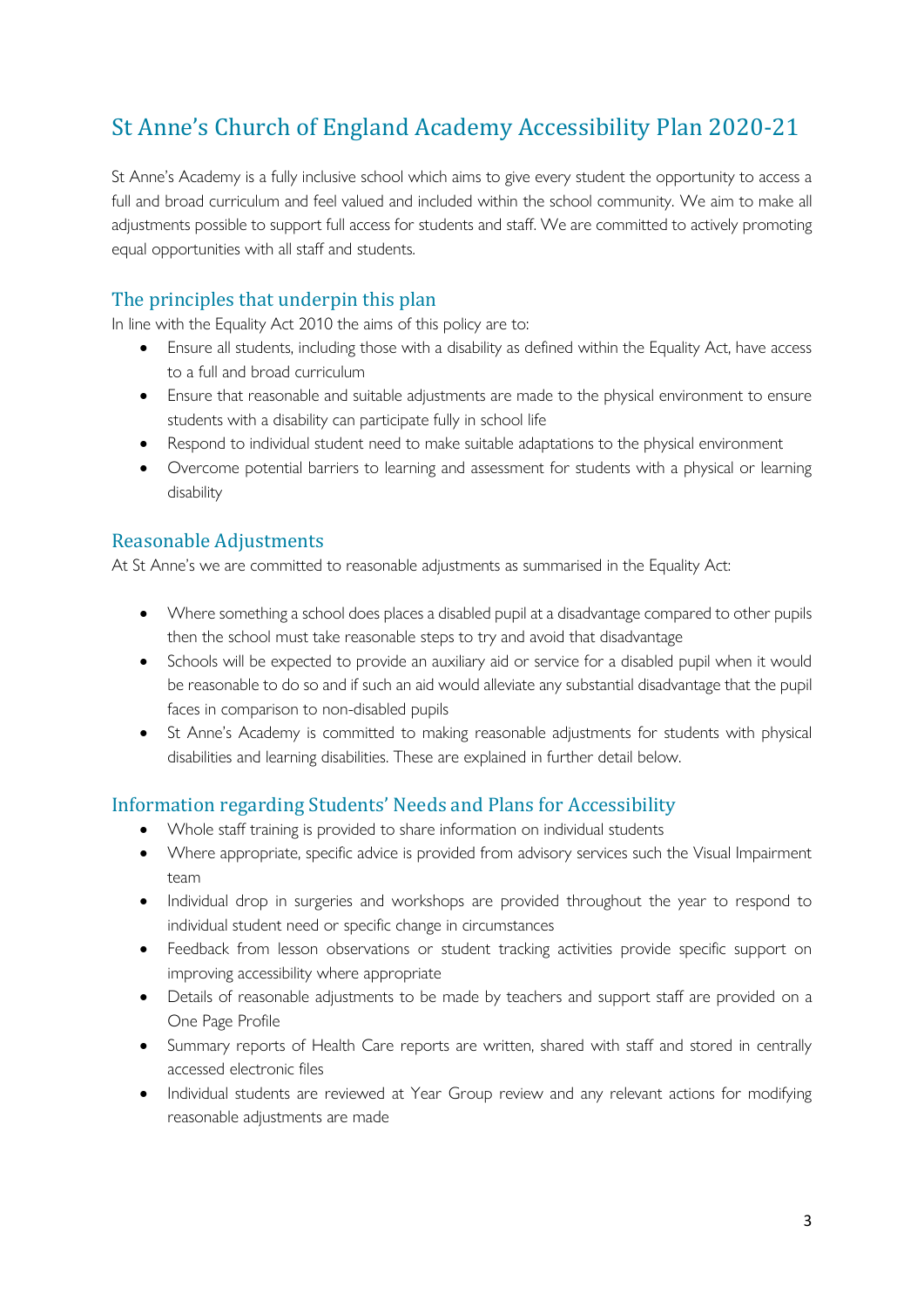### <span id="page-3-0"></span>Accessibility and Reasonable Adjustments for Students with Physical Disabilities

- During transition procedures, the Pastoral and Inclusion team request information from previous schools about any physical disabilities
- If the academy has students with visual impairments, the Local Authority team are invited into the school to complete a risk assessment of the site to ensure it is safe for students with physical disabilities and significant visual impairments
- The SENDCo reviews all information and arranges for a meeting with the student and family before the point of transition
- Where the student also has a Statement of Special Educational Needs or an Education, Health and Care Plan (EHCP), the SENDCo or AHT for Achievement for All attends the relevant statement review
- Where appropriate, students have access to physical aids such as adapted equipment and tools in Technology or Art
- Where appropriate, students have access to ICT to support with visual impairments (and physical disabilities)
- We will track and monitor how well students are accessing the physical environment in their first few weeks and report back to the SENDCo or AHT who liaises with support staff
- There are lifts across the site
- Where appropriate, students are permitted to leave lessons 5 minutes earlier than other students with a peer to allow for ease of accessibility across the site
- All school visits are planned to accommodate any students with physical disabilities and have a named member of staff for support throughout
- Transport and school drop off arrangements are made with families or the local authority where appropriate, so students have easy access to the school buildings

#### <span id="page-3-1"></span>Accessibility and Reasonable Adjustments for Students with Learning Disabilities

- The Assistant Headteacher for Achievement for All alongside the SENDCo, leads the development and management of the provision for students with learning disabilities
- CPD activities are available for staff at regular points throughout the year. This includes Autism awareness, and supporting students with ADHD
- The school promotes dyslexic friendly approaches as an effective way of providing Quality First Teaching for all students
- Support and advice on effective differentiation strategies are provided through workshops, surgeries, feedback from observations and learning walks, on staff resources drive and as part of whole staff training, NQT training and new staff training
- Where appropriate, a modified or alternative curriculum is provided to ensure students have equal opportunities to achieve
- At key stage 4, through consultation with the student and their family, students embark on an option package

| Action                   | Success Criteria          | Lead Person            | Timescale   |
|--------------------------|---------------------------|------------------------|-------------|
|                          | All lessons will include  |                        |             |
|                          | effective differentiation |                        |             |
| Develop a curriculum     | strategies so that all    |                        |             |
| which promotes           | students can access       | Headteacher/Deputy     |             |
| accelerated learning     | the curriculum and        | Headteacher /Assistant |             |
| and skills for learning. | make progress. All        | Headteacher            | Spring 2021 |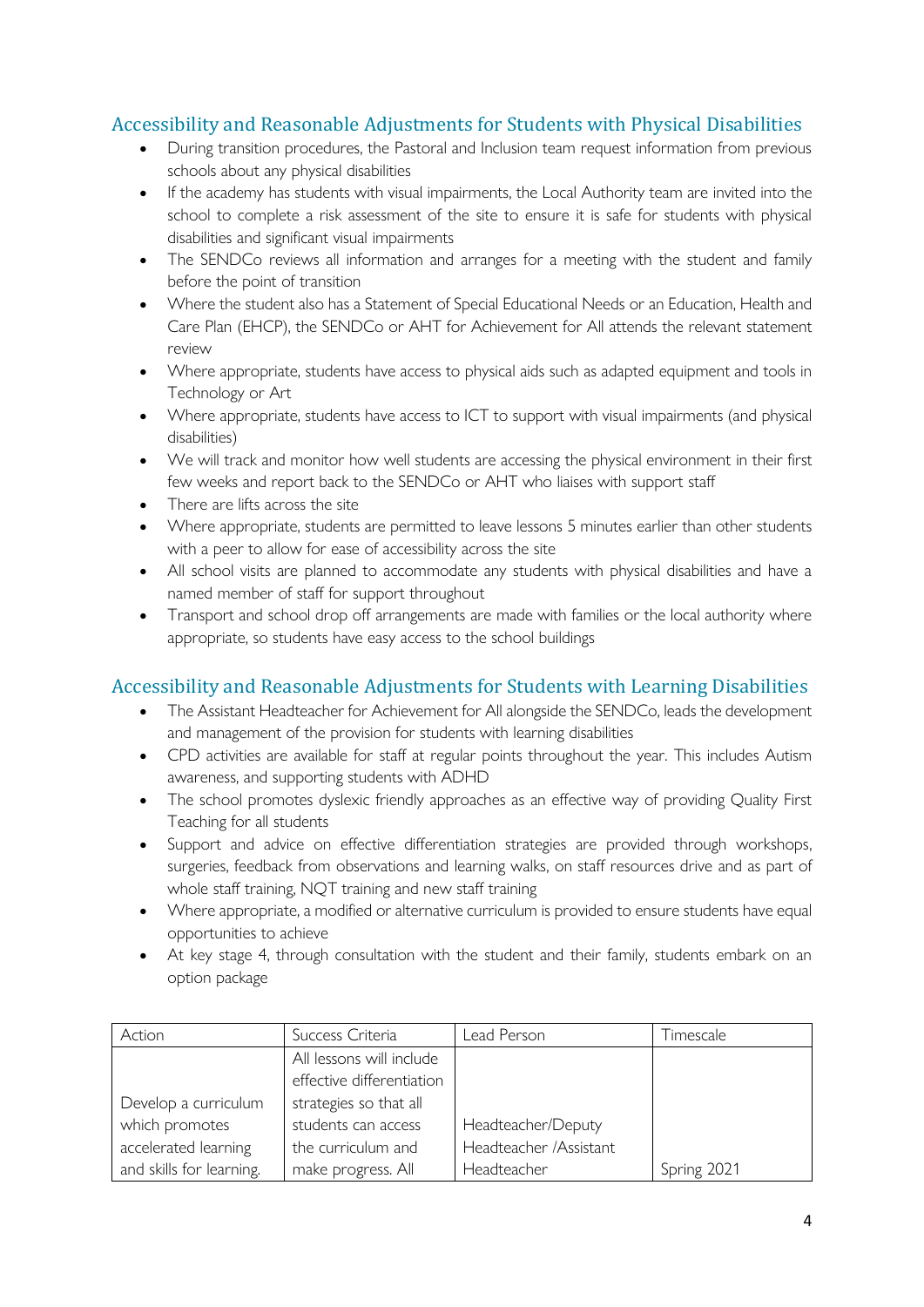|                         | lessons will use        |                                |             |
|-------------------------|-------------------------|--------------------------------|-------------|
|                         | consistent approaches   |                                |             |
|                         | to aid transferability. |                                |             |
| Ensure parents of Year  | Reasonable adjustment   |                                |             |
| 6 students are fully    | will be modified or     |                                |             |
| informed of the         | considered with a       |                                |             |
| reasonable adjustments  | greater focus on        |                                |             |
| that we offer through   | meeting individual      |                                |             |
| the transition process  | student need            | Assistant Headteacher          | Spring 2021 |
|                         | The building was built  |                                |             |
|                         | and designed in 2010    |                                |             |
|                         | as a fully accessible   |                                |             |
| Estate improvement      | build.                  |                                |             |
| projects to incorporate | The new Achievement     |                                |             |
| and highlight specific  | for All base from 2021  |                                |             |
| access / use            | will meet student       |                                |             |
| improvements            | needs, appropriately    |                                |             |
|                         | located within the      |                                |             |
| <b>New</b>              | school building and     |                                |             |
| SEND/Achievement        | staffed with a          |                                |             |
| for All Base            | dedicated team.         | Deputy Headteacher             | Spring 2021 |
|                         | Develop website,        |                                |             |
|                         | Teams and all           |                                |             |
|                         | communication           |                                |             |
|                         | channels making         |                                |             |
|                         | content and design      |                                |             |
|                         | clear and enabling      |                                |             |
|                         | additional adaptations  |                                |             |
|                         | as needed. Reduce       |                                |             |
|                         | "click times" and       |                                |             |
|                         | ensure text is easy to  |                                |             |
|                         | read or can be          |                                |             |
|                         | accessed via screen     |                                |             |
|                         | readers. Ensure         |                                |             |
|                         | technology is           |                                |             |
|                         | appropriate             |                                |             |
| Online                  | particularly for home   |                                |             |
| Communication           | learning. Include over- | <b>ICT Support with Deputy</b> |             |
| Accessibility           | lays for screen         | Headteacher                    | Spring 2021 |
|                         | Introduce the use of    |                                |             |
|                         | VDI so that students    |                                |             |
|                         | can access special      |                                |             |
|                         | applications and        |                                |             |
|                         | facilities from any PC  |                                |             |
|                         | in the school and not   |                                |             |
| Virtual Desktop         | limited to a specific   |                                |             |
| Environments (VDI)      | location                | <b>ICT Support</b>             | Spring 2021 |